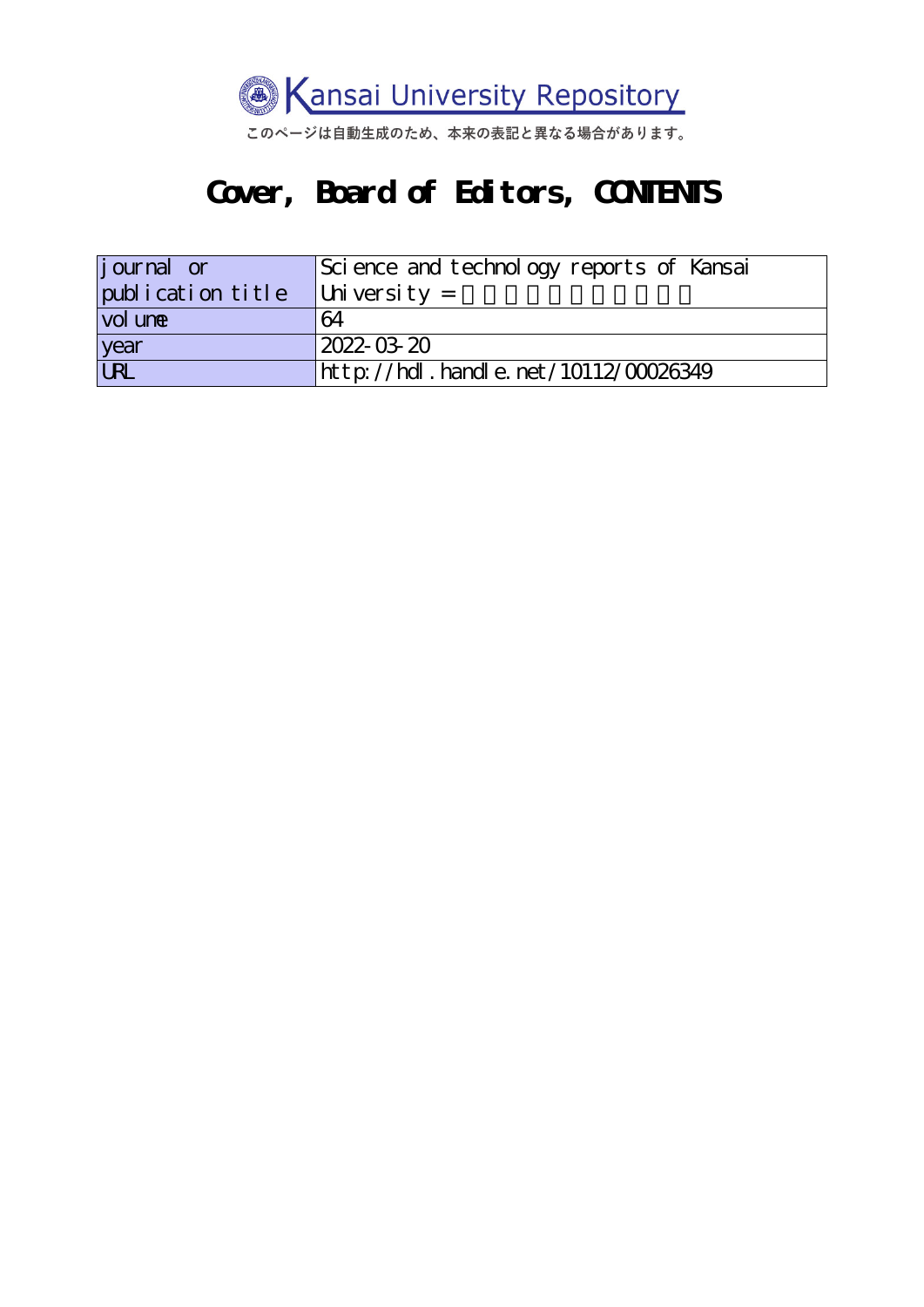

*NO.64* **[**

MARCH. 2022

**] SCIENCE and TECHNOLOGY REPORTS of KANSAI UNIVERSITY**

**SCIENCE and TECHNOLOGY REPORTS of KANSAI UNIVERSITY** 

KANSAI UNIVERSITY

**KANSAI UNIVERSITY** 

**KANSAI UNIVERSITY**

# **SCIENCE and TECHNOLOGY REPORTS of KANSAI UNIVERSITY**



[MARCH. 2022 ] *NO.64*

**SCIENCE and TECHNOLOGY REPORTS of KANSAI UNIVERSITY**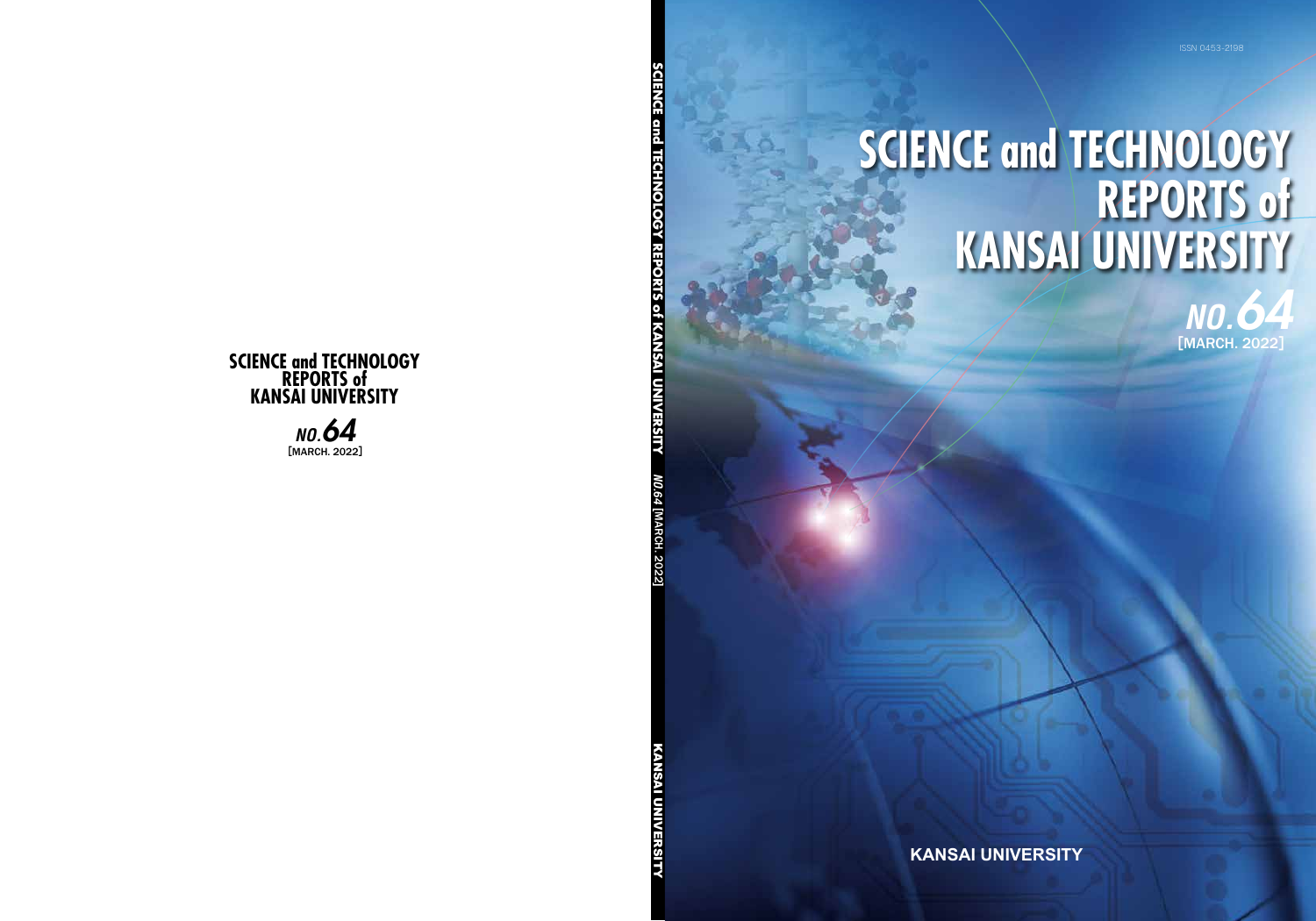Exchange journal and business correspondence should be sent to the following address : Exchange Department (STR) Kansai University Library, 3-3-35 Yamate-cho, Suita-shi, Osaka, 564-8680 JAPAN k-kou@ml.kandai.jp

理工学研究報告 第 64 号 (2022) 令和 4 年 3 月13日 印刷 令和 4 年 3 月20日 発行 システム理工学部 関西大学 環境都市工学部 化学生命工学部 関 大 西 学 電話 (06) 6368-1121 (大代表) k-kou@ml.kandai.jp大阪市北区天満1丁目9番19号

関西大学

編 集 発 行 〒564-8680 大阪府吹田市山手町 3 丁目 3 番35号 印刷所 株式会社 NPCコーポレーション

© Kansai University, 2022 Printed by NPC corporation Co., Ltd.

**Board of Editors**

| Prof. Yasuo NAGAOKA            | Dean of the Faculty of                  |
|--------------------------------|-----------------------------------------|
|                                | Chemistry, Materials and Bioengineering |
|                                | Chairperson of the Board                |
| Prof. Yoshinobu KAJIKAWA       | Vice Dean of the Faculty of             |
|                                | <b>Engineering Science</b>              |
| Prof. Hiroshi TANI -           | Mechanical Engineering                  |
| Prof. Naoki MURABAYASHI ·      | $-Mathematics$                          |
| Assoc. Prof. Mahito YAMAMOTO   | <b>Pure and Applied Physics</b>         |
| Assist. Prof. Hodaka OSAWA     | Electrical, Electronic and              |
|                                | <b>Information Engineering</b>          |
| Assoc. Prof. Masaharu NOMURA   | <i>Architecture</i>                     |
| Prof. Harushige KUSUMI -       | Civil, Environmental and                |
|                                | <i>Applied Systems Engineering</i>      |
|                                | Vice Chairperson of the Board           |
| Prof. Takanori MIYAKE -        | - Chemical, Energy and                  |
|                                | <i>Environmental Engineering</i>        |
| Assoc. Prof. Akifumi KAWAMURA  | Chemistry and Materials                 |
|                                | Engneering                              |
| Assoc. Prof. Kazuya YAMANAKA · | Life Science and Biotechnology          |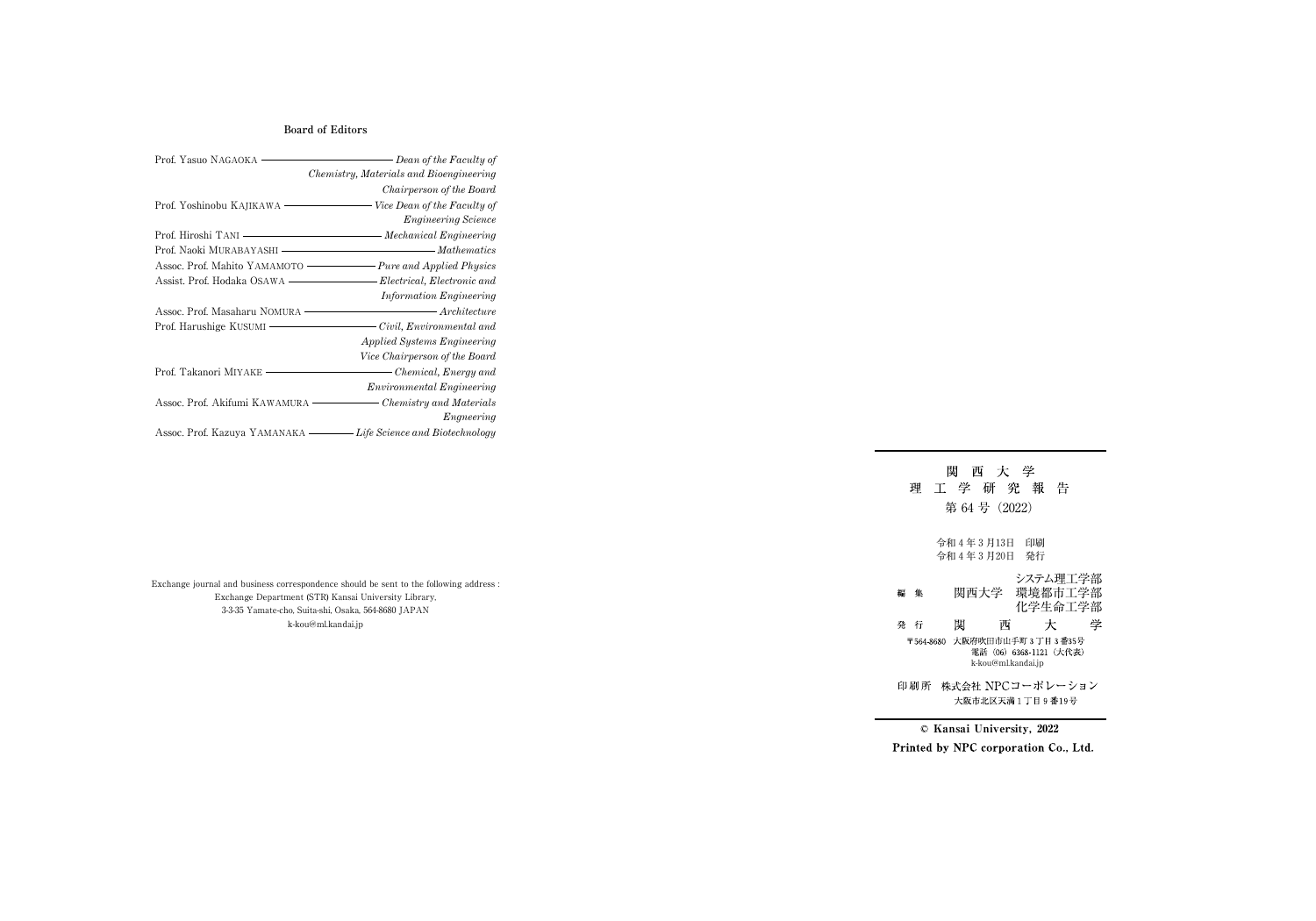# 関西大学 理工学研究報告

**2022年3月**

## SCIENCE AND TECHNOLOGY REPORTS

OF

### KANSAI UNIVERSITY

**NO. 64**

**MARCH 2022**

PUBLISHED BY FACULTY OF ENGINEERING SCIENCE FACULTY OF ENVIRONMENTAL AND URBAN ENGINEERING FACULTY OF CHEMISTRY, MATERIALS AND BIOENGINEERING KANSAI UNIVERSITY OSAKA, JAPAN